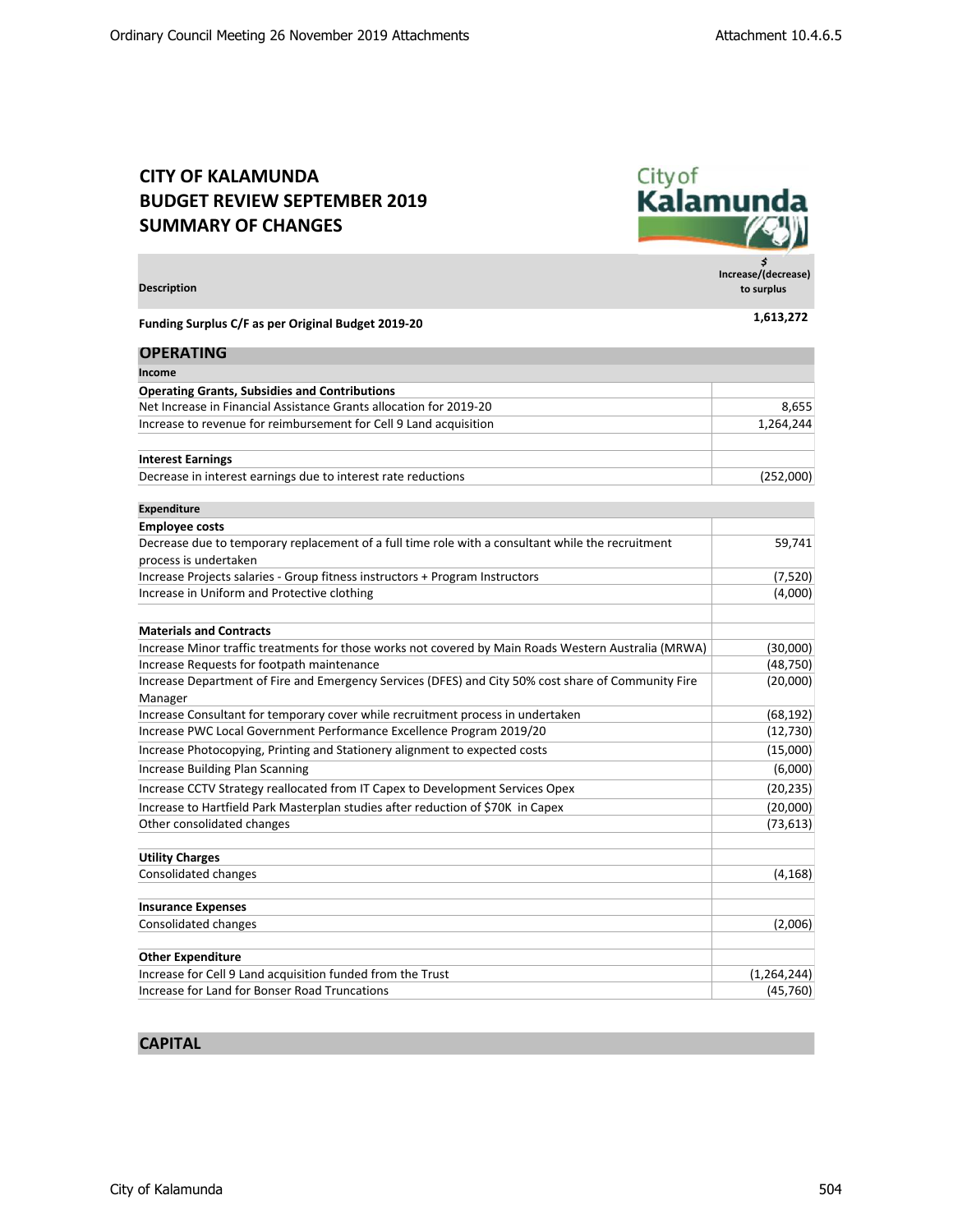## **CITY OF KALAMUNDA BUDGET REVIEW SEPTEMBER 2019 SUMMARY OF CHANGES**

 $\mathcal{L}^{\text{max}}_{\text{max}}$  , where  $\mathcal{L}^{\text{max}}_{\text{max}}$ 



| <b>Description</b>                                                                                        | \$<br>Increase/(decrease)<br>to surplus |
|-----------------------------------------------------------------------------------------------------------|-----------------------------------------|
| <b>Investing Activities</b>                                                                               |                                         |
| <b>Capital Contributions &amp; Grants</b>                                                                 |                                         |
| Government Grant - Blackspot; Holmes Road Forrestfield Crash barriers and localised shoulder widening,    | 148,000                                 |
| longer barriers required                                                                                  |                                         |
| Contributions; Reid Road Oneway treatment project cancelled resulting in saving of \$13,900. Forrestfield | 26,100                                  |
| Tennis court \$40,000 contributions to be received                                                        |                                         |
| Local Government Grants Scheme (LGGS) Funding for roller doors                                            | 30,000                                  |
| Purchase property, plant and equipment                                                                    |                                         |
| Buildings - Kalamunda library roof replacement \$110,000 saving anticipated                               | 133,559                                 |
| Plant and equipment movement                                                                              | 2,712                                   |
| Furniture and equipment movement                                                                          | 20,589                                  |
| <b>Purchase and Construction of Infrastructure</b>                                                        |                                         |
| Roads movement                                                                                            | 354,972                                 |
| Drainage movement                                                                                         | 88,582                                  |
| Parks and Ovals movement                                                                                  | (209, 311)                              |
| Footpaths movement                                                                                        | 29,226                                  |
| Other movement                                                                                            | (43, 431)                               |
| <b>Financing Activities</b>                                                                               |                                         |
| Movement in reserves due to changes in Capital projects                                                   | 78,260                                  |
| Rates alignment based on actuals                                                                          | 5,000                                   |
|                                                                                                           |                                         |
| Difference between actual and estimated opening funding surplus for 2019-20                               | 1,060,260                               |
| (Refer to Reconciliation of Audited Opening Balance Position as at 30th June 2019)                        |                                         |
| Closing Funding Surplus as per Budget Review September 2019                                               | 2,776,208                               |